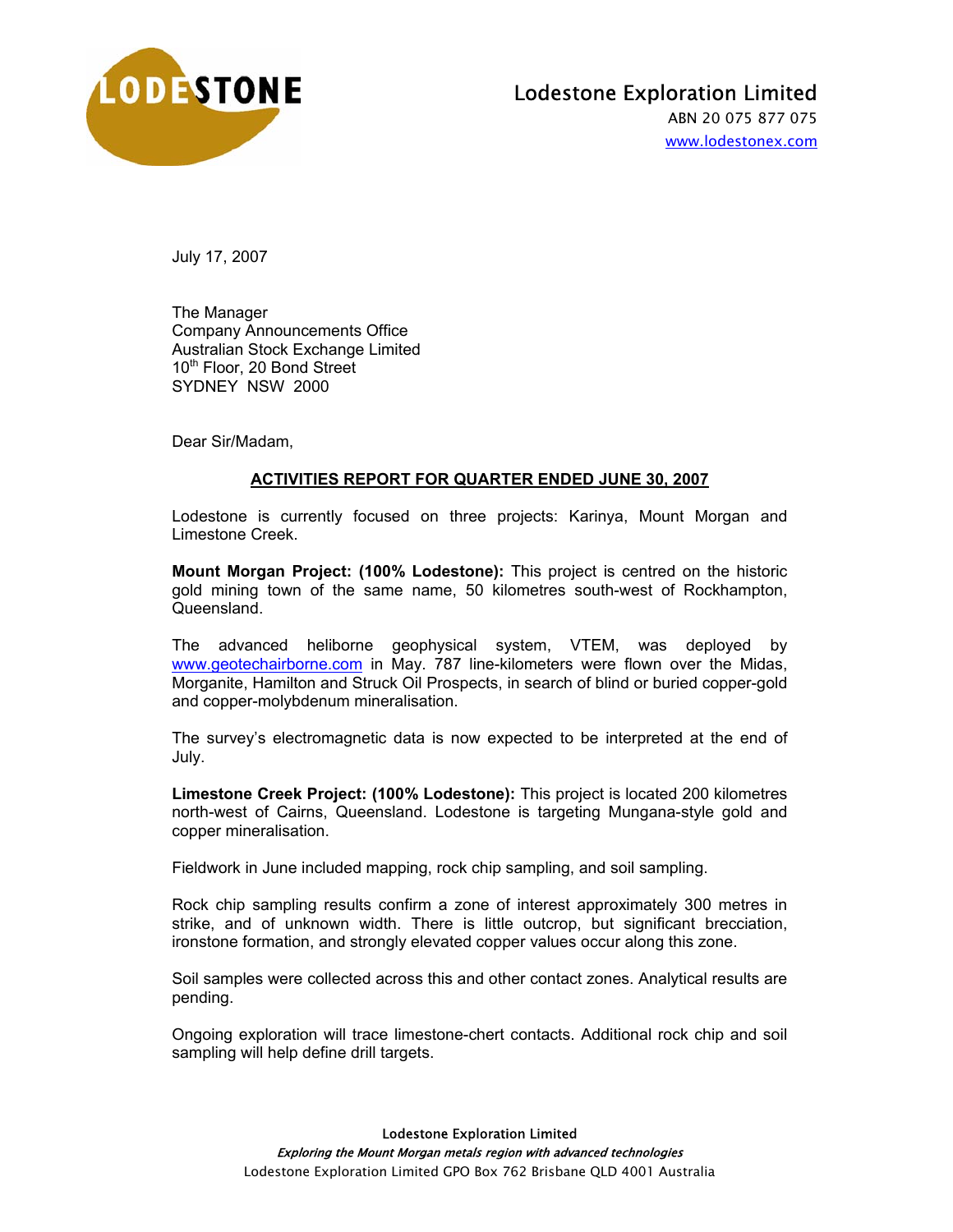**Bocoolima Project: Springlands Prospect (farm-in can earn up to 51%):** This optioned project is 50 kilometres south-west of Gladstone, Queensland. Lodestone is targeting gold and copper in skarns at Bocoolima's Springlands Prospect; owned by Copper Strike Limited.

An Induced Polarisation Survey in May centred on Lodestone's previously reported zinc intercept in drill hole SP009 (two metres  $\omega$  4.3% zinc). Detailed mapping was also carried out to assist the IP interpretation.

Five lines 50 metres apart were surveyed, to cover a potential strike of 200 metres.

A consistent anomaly can be related to the mineralisation intersected in SP009. Consequently, Lodestone intends to carry out additional drilling when a rig becomes available.

**Karinya Project (farm-in can earn up to 70%):** This zinc-lead-silver project, located 80 kilometres north-east of Adelaide, is optioned from Sedex Minerals Pty Ltd. Lodestone can earn an initial 51% equity by spending \$500,000 within two years.

Lodestone is targeting stratabound mineralisation within the Karinya Shale; part of the Lower Kanmantoo Group. This group hosts the Aclair, Talisker and Angus lead-zinc deposits, and the Kanmantoo copper deposit. These deposits are 70 kilometres to 90 kilometres south of Sedex's ground.

At the Frankton Prospect, the coincident electromagnetic and magnetic target most evident at line 2200N has been drilled to a depth of 200 metres. Carbonaceous shale, rather than base metal sulphides, is the source of the electromagnetic anomaly.

Rock chip assays from drill hole FSRC01, drilled to 66 metres, carry no significant base or precious metals values.

Core assays from drill hole FSD01A are pending. No significant base or precious metals values are anticipated.

A down hole electromagnetic survey was carried out from drill hole FSD01A, and confirmed that the carbonaceous shales extended east and west on line 2200N. This data has obviated any need to drill additional shallow holes (to 200 metres).

The source of the magnetic anomaly at line 2200N is deeper than 200 metres, and remains a valid target.

It will be tested by deepening drill hole FSD01A when a powerful drilling rig becomes available.

This rig will also target the coincident gravity and magnetic feature 300 metres north of drill hole FSD01A. The top of the gravity anomaly appears to be 350 metres deep, and lies above the magnetic feature.

Rigs capable of 500 metre to 600 metre drill holes are in heavy demand in South Australia, but it appears possible that one can be mobilised to Frankton in four weeks' time.